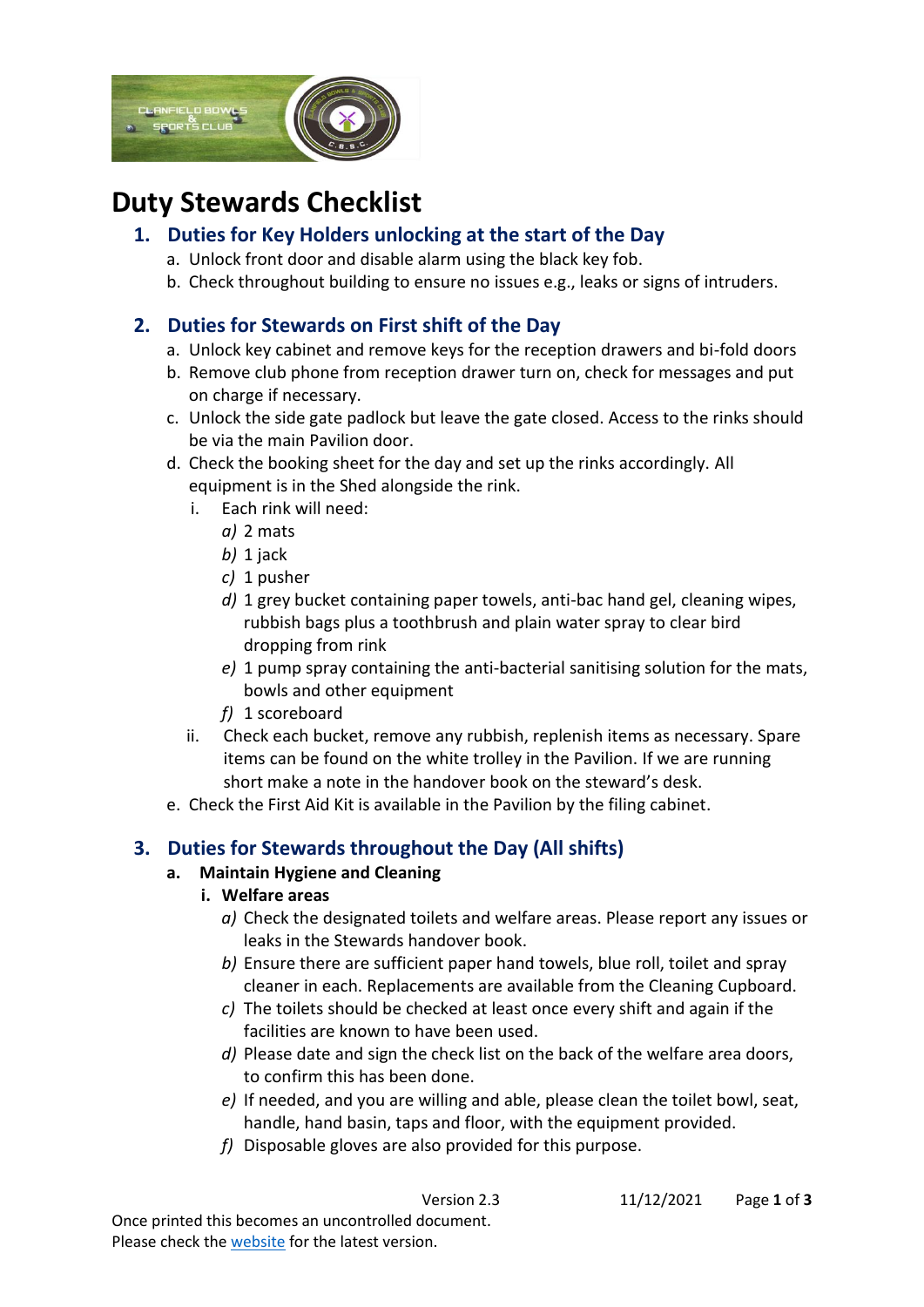

- *g)* However, if you are not able or prefer not to clean the toilets and you find they are unfit for use, please just place an out of order sign on the door of the affected area and report the issue to a committee member.
- *h)* An out of order sign is in the back of the steward's handover book. Additional signs are in the top drawer of the tall filing cabinet.

#### **ii. Frequently touched outdoor areas**

*a)* Clean all outside frequently used areas ready for players arrival (handles, handrails, benches, outside tables etc), using the sanitiser pump spray, green paper towels or blue paper roll. This should be repeated before the start of each session.

#### **iii. Frequently touched indoor areas**

*a)* Check indoor tables and chairs are clean and ready for use. Clean if necessary, using the green disposable cloths, kitchen spray and upholstery disinfectant provided. Please ensure tables and chairs are cleaned and sanitised between each use. The green disposable cloths should be replaced frequently to avoid cross contamination.

#### **b. General Duties**

- i. Answer phone calls and respond to messages which may have been left.
- ii. If you leave the Pavilion unattended to go outside, please lock the front door and take the mobile phone with you in case anyone calls.
- iii. If players do turn up who have not pre-booked please write their details on the booking sheet and set their rink up, as required.
- iv. Check the mail box on the outside of the Pavilion and remove any mail which can be left on the steward's table.
- v. Enter any non-urgent issues, concerns or other comments in the steward's handover book. Report urgent issues to a member of the committee.
- vi. Complete the Stewards Report.

# **4. Duties For Steward at the end of the Day (Last shift)**

## **a. Pack away at the End of the Day**

- i. Lock the main Pavilion door and side gate.
- ii. Return all bowling equipment to the bowling equipment shed.
- iii. Lock and check both upper and lower shed doors are secure.
- iv. Check all 3 outdoor gates ensuring padlocks are engaged and locked correctly. The disabled gate and the side gate should be locked with the padlock combination on the outside i.e., the carpark side of the gate. The rear gate padlock combination should be facing towards the inside.
- v. Empty waste bins from welfare areas and main Pavilion. Place general rubbish bags in the green and recycling in the black wheelie bins by the rear gate.